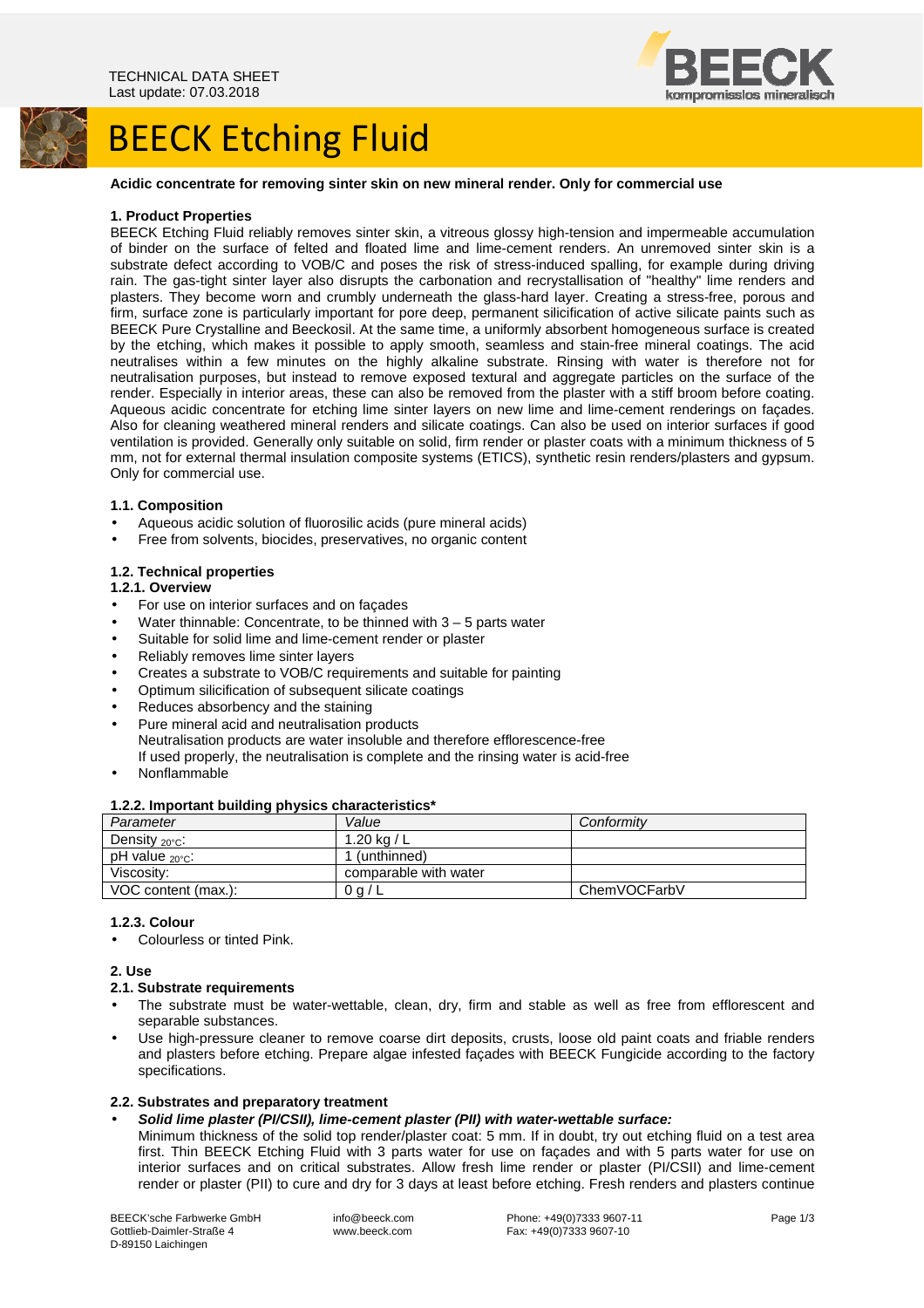

## **BEECK Etching Fluid**

to set by carbonization after the sinter skin has been removed. If the render or plaster is left for a lengthy period (several weeks or months) before painting, it may be necessary to treat it again with etching fluid if visible secondary sintering has occurred. Do not preset or apply silicate coatings until the whole render or plaster surface is sufficiently firm, dry and stable. Due to minimum strength requirements, wait at least  $4 - 6$ weeks before etching pure non-hydraulic and hydraulic lime renders or plasters (PI/CSI); examine and then try out on a test area first. Alternatively, the sinter skin can also be removed mechanically by using a gentle blasting method or manually using a brass wire brush.

- **Existing mineral render or plaster (PI-PIII) with weathered, chalking mineral coating:**  Clean the façade with a high pressure cleaner to remove coarse deposits, crusts and lightly adhering pieces of render, plaster and coating. Then etch the façade with BEECK Etching Fluid, thinned with 5 parts water, and rinse with clean water. Also etch areas of new render, plaster and render and plaster repairs.
- **Unsuitable substrates** are lightweight, scratched and insulating renders, synthetic resin renders, thin-coat renders, composite materials, especially external thermal insulation composite systems (ETICS), and gypsum and natural stone. If in doubt, try out the etching on a test area. Thin BEECK Etching Fluid with 5 parts water before using on critical substrates.
- **Defective substrates** require a differentiated approach, examine and try out on a test area first.

## **2.3. Application instructions**

## **2.3.1. General information**

Check substrate suitability as required (see 2.1 and 2.2). Pay particular attention here to the absorbency, strength and texture of the respective substrate. Examine high quality and critical surfaces and try out on a test area first. Ensure that the product is used by qualified persons only. Hazardous substance requiring labelling, for commercial users only.

- Note and follow official instructions regarding façade cleaning, collection and discharge of wastewater. If necessary, obtain permits.
- Carefully cover surfaces which are not to be treated especially glass, ceramics, window sills, expansion joints, lacquer and anodic coatings – and protect them from splashes. Watch out for drifting splashes caused by the wind. Enclose the façade if necessary.
- Provide personal protective equipment (wear protective clothing, protective gloves, safety glasses or goggles / face protection).
- Deploy instructed, competent personnel only.
- Do not use in enclosed spaces, basements, shafts or manholes. Ensure sufficient fresh air exchange when working indoors.
- Do not use in wet conditions, if there is a risk of frost, on hot surfaces or in the blazing sun.
- Application temperature: +3°C to +25°C
- Do not let the acid dry out, rinse after  $10 15$  minutes.
- Subsequent coats and presetting: after the whole substrate area has dried, at least 8 12 hours depending on the weather conditions.

## **2.3.2. Application**

- **With acid-proof brush:** 
	- For use on facades, thin BEECK Etching Fluid with 3 parts water (stir in 1 part BEECK Etching Fluid into 3 parts water); thin with 5 parts water for use on interior surfaces and on critical substrates.
	- Apply by brushing onto the render or plaster uniformly. Avoid runs and sags in the dry render or plaster. Prewetten critical surfaces with a water hose.
	- Etch facades from the bottom upwards. Do not let the acid drain into the ground or onto adjacent areas.
	- A reaction can be recognized by effervescence on contact with the surface of the building material.
	- Application time of the acid around  $10 15$  minutes.
	- After the reaction has finished, recognisable by the receding effervescence, rinse with plenty of clean water (high pressure cleaner or garden hose; if used on interior surfaces, use a stiff broom to sweep off loose plaster particles)
	- Also etch and rinse areas of new render or plaster and local making good of render or plaster. Do not let the acid run onto intact surfaces.

## **3. Application Rate and Container Sizes**

The application rate, i.e. the quantity required is around 0.02 L BEECK Etching Fluid per m², this corresponds to around 0.08 – 0.10 L thinned solution. Try out on a test area to determine substrate-related application rate differences.

Container sizes: 5 L / 10 L

## **4. Cleaning**

Thoroughly clean equipment, tools and soiled clothing with water immediately after use.

BEECK'sche Farbwerke GmbH Gottlieb-Daimler-Straße 4 D-89150 Laichingen

 info@beeck.com www.beeck.com

 Phone: +49(0)7333 9607-11 Fax: +49(0)7333 9607-10